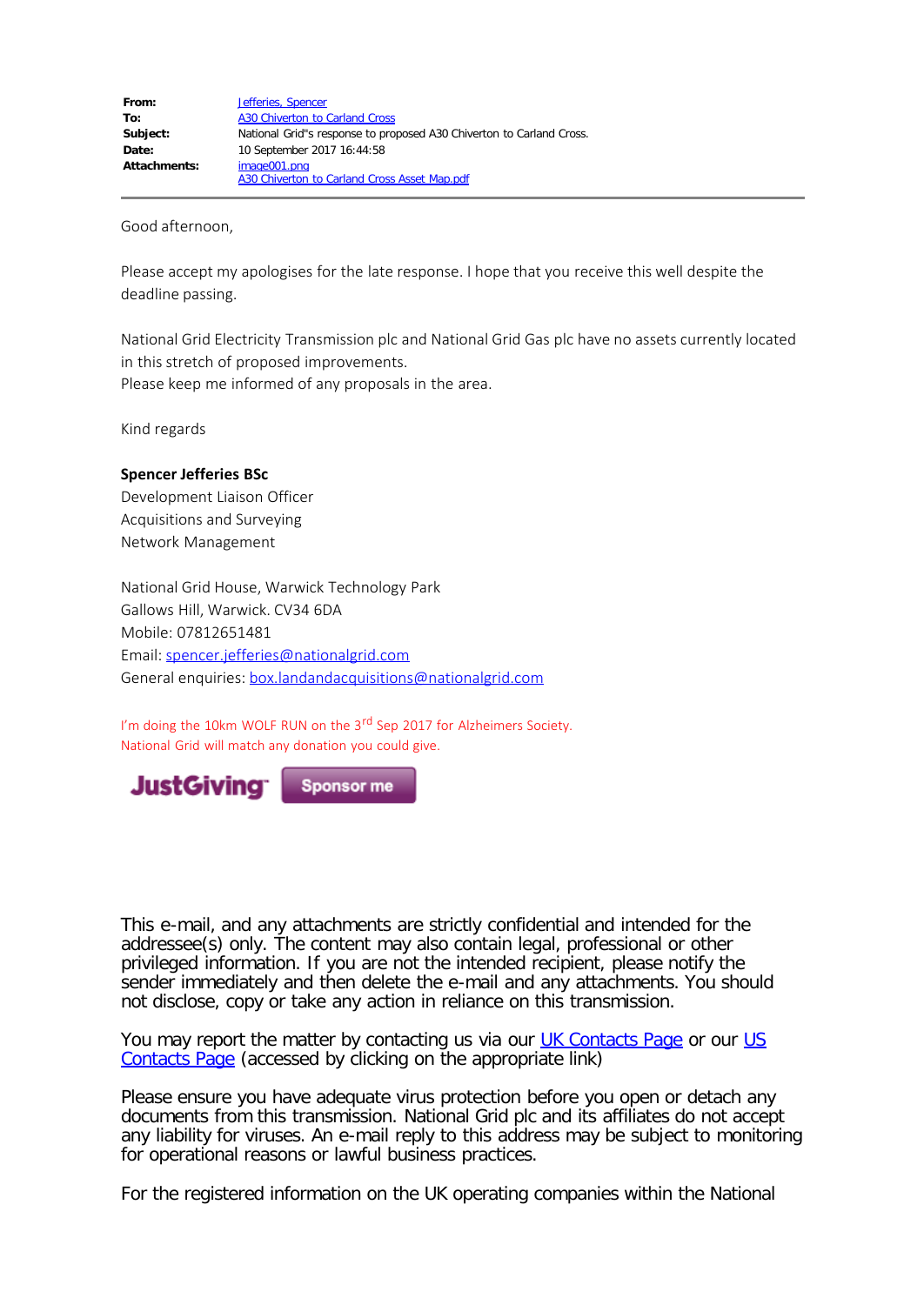This email has been scanned by the Symantec Email Security.cloud service. For more information please visit http://www.symanteccloud.com

\_\_\_\_\_\_\_\_\_\_\_\_\_\_\_\_\_\_\_\_\_\_\_\_\_\_\_\_\_\_\_\_\_\_\_\_\_\_\_\_\_\_\_\_\_\_\_\_\_\_\_\_\_\_\_\_\_\_\_\_\_\_\_\_\_\_\_\_\_\_

\_\_\_\_\_\_\_\_\_\_\_\_\_\_\_\_\_\_\_\_\_\_\_\_\_\_\_\_\_\_\_\_\_\_\_\_\_\_\_\_\_\_\_\_\_\_\_\_\_\_\_\_\_\_\_\_\_\_\_\_\_\_\_\_\_\_\_\_\_\_